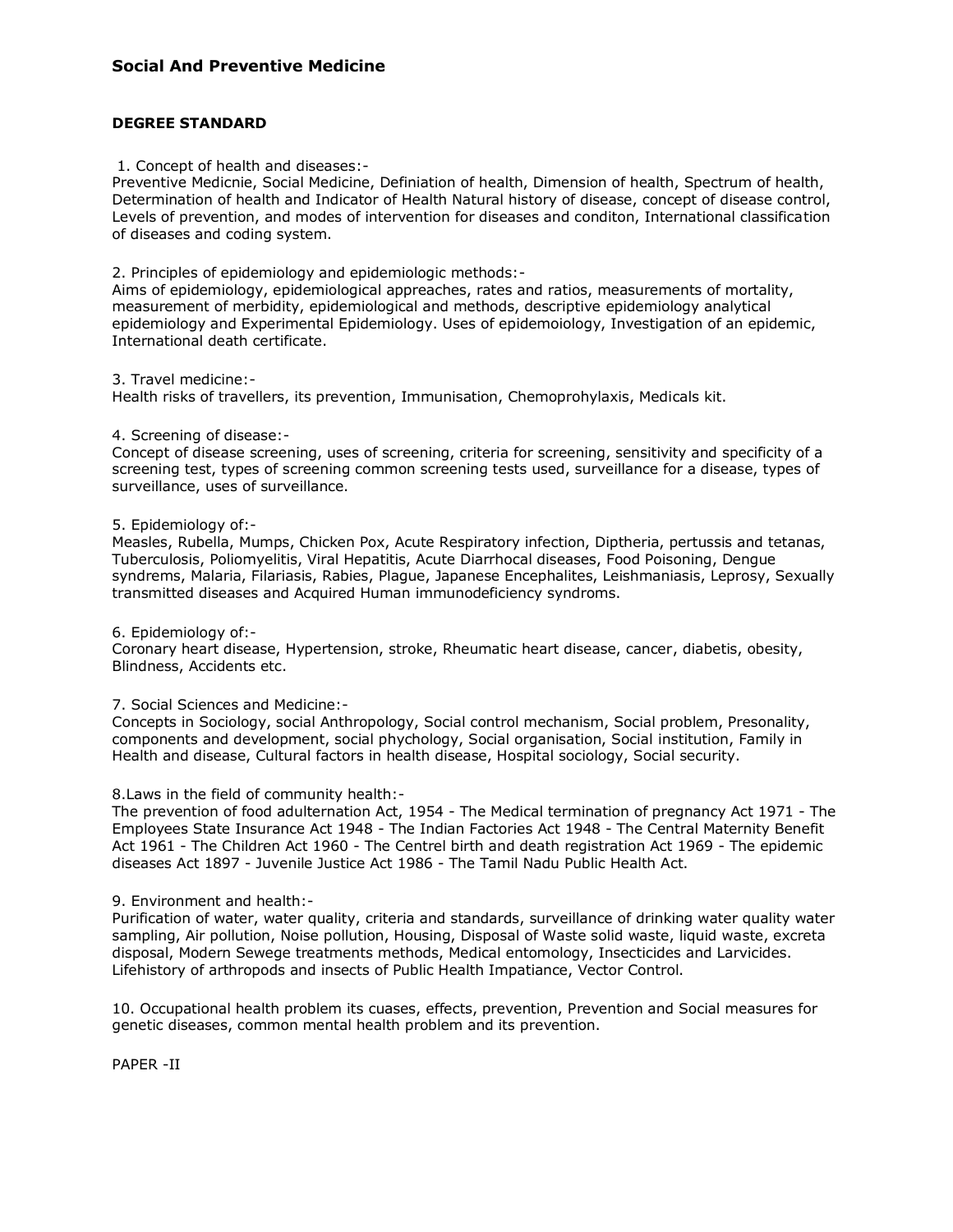# **Social And Preventive Medicine**

1. Health Programmes in India:- National Malaria Eradication Programme National Fileria Control Programme National Tuberculosis Control Programme National Leprocy Eradication Programme Acute Diarlocal diseases Control Programme Guinea warm Eradication Programme Iodine deficiency disorders control programme National Programme for Control of Blindness National Cancer Control Programme National Mental Health Programme Child Surviod and Safe Motherfood Programme Reproductive and child health Programme Universal Immunicatia Programme National Family Welfare Programme National Nutritional Programme.

2. Demography & Family Planning:-

Demographic cycles, Demographic trends, fertility, National Health Policy, National Population Policy, Contraceptive methods and its evaluation.

3. Nutrition and health:-

Concept of balanced diet. Common Nutritional deficiency disorders, Assesment of Nutritional status, Social aspects of Nutrition, Nutrition surveillance, Food hygiene, Milk hygiene, Meat hygiene, Food borne diseases, Community Nutrition Programmes, Diet, in disease condition like DIABETES & Hypertension etc.,

4. Preventive Obstetrics, Paediatrics and Geniatrics:-

Ante-natal, intra Nstal and Post natal care, Care of new born, Infant care growth monitering, immunization, Care of the Pre-School child, Under live clinics, rights of the child, Delivery of MCH Care, Indicators for MCH Care, School Health Service and Programmes, Rehabilitation of handicapped children, ICDS Scheme, Health problem of the Aged.

5. Health information and basic medical statistics:-

Health inforamtion system, Sources of Health Information, Elementary Statistical methods, Statistical averages, sampling, normal distribution, Tests of Significance Mortality statistics, Morbidity Statistics, Fertility statistics, Estimation of beneficiaries for various services.

6. Health education and communication:-

Health education objectives, contents, principles, communication in health education, Audio Visual AIDS, Practice of Health education, planning for health education, Counselling process.

7. Health Planning and Management:-

Health Planning objectives, Planning cycle, Management Process methods and techniques, Health system in India, Evaluation of Health Services, Planning for a health programme in a community. MONITERING AND SUPERVISION

8. Health care of the Community:-

Primary Health Care, concept, components, levels of health care, Principles of Primary Health Care, Health status and Health problems, voluntary health agencies

9. International health:- WHO, UNICEF, Voluntary Health Agencies.